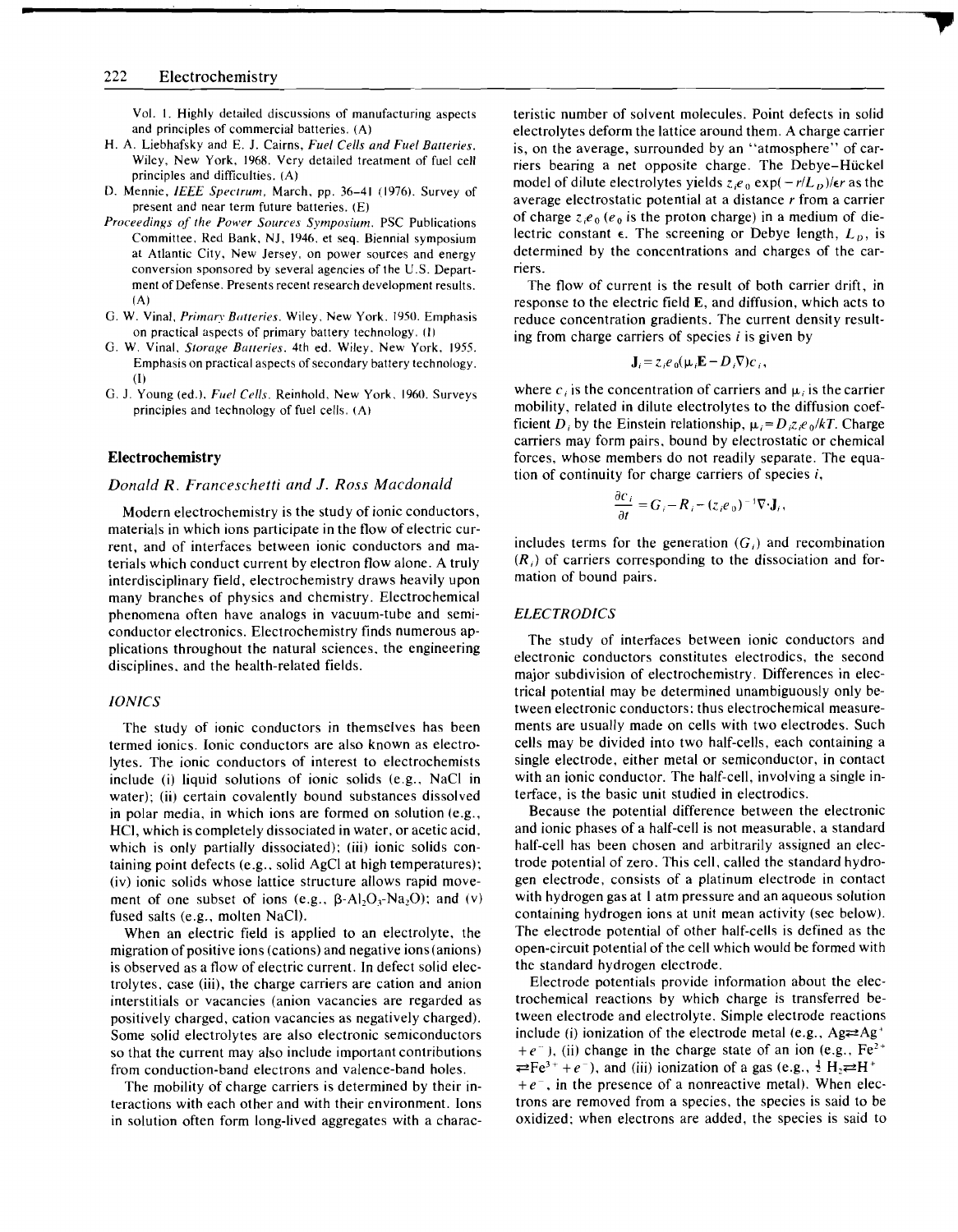be reduced. Electrode reactions are thus examples of oxidation-reduction or "redox" reactions. Most electrode reactions consist of a sequence of chemical and charge transfer steps, some of which may involve short-lived ionic species not present in the bulk electrolyte.

An example of a simple electrochemical cell is the Daniell cell. which consists of zinc and copper electrodes immersed, respectively, in aqueous solutions of  $\text{ZnSO}_4$  and  $\text{CuSO}_4$ , the two solutions being separated by a membrane which allows the passage of charge but prevents rapid mixing of the two solutions. When electrons are allowed to flow between the electrodes, the zinc electrode dissolves to form  $\mathbb{Z}n^{2+}$  ions while  $Cu^{2+}$  ions are deposited on the copper electrode, in accord with the overall reaction  $\text{Zn} + \text{Cu}^{2+} \rightarrow \text{Zn}^{2+} + \text{Cu}$ . The open-circuit cell potential  $E$  is the energy released by the reaction per unit charge transfer between the electrodes, and is related to the Gibbs free energy  $\Delta G$  of the cell reaction by  $\Delta G = -2FE$ , where F is Faraday's constant, 96,485 C mol<sup>-1</sup>, and two electrons are transferred for each atom of Cu deposited.  $E$  is related to the thermodynamic ion activities  $a(Cu^{2+})$  and  $a(Zn^{2+})$  by Nernst's equation, which in this case becomes

$$
E = E^0 - \frac{RT}{2F} \ln \left\{ \frac{a(Zn^{2+})}{a(Cu^{2+})} \right\},\,
$$

where  $E^0$  is the cell potential at unit activity and R is the gas constant,  $8.314$  J mol<sup>-1</sup> K<sup>-1</sup>. Activities are quantities related to the ion concentrations (identical at infinite dilution), which take into account ion-ion interactions in the electrolyte.

Nernst's equation applies only under open-circuit conditions for a cell in thermal equilibrium. In general, the potential of each half-cell is a function of the cell current, which is determined by the slowest step in the electrode reaction sequence. For many half-cells the current is approximately given by the Bulter- Volmer equation,

$$
i = i0[exp{(1-\alpha)nF\eta/RT} - exp{-\alpha nF\eta/RT}],
$$

in which  $i_0$  is the exchange current, determined by the rate of the electrode reaction at equilibrium;  $\eta$  is the electrode overpotential, the deviation of the half-cell potential from its equilibrium value; *n* is the number of electrons transferred; and  $\alpha$  is the "transfer coefficient," determined by the shape of the potential barrier which must be overcome in the charge transfer process.

Electrodes, or more properly half-cells, are classified as polarizable or nonpolarizable depending on the amount of overpotential required for a fixed ion current flow. A perfectly polarizable, or blocking, electrode is one in which no ion current flows regardless of the overpotential. A perfectly nonpolarizable, or reversible, electrode is one in which the electrode potential retains its equilibrium value regardless of the amount of current flow.

By variation of the potential drop across an electrochemical cell the rates of the electrode reactions may be altered, and one may even reverse the direction of the net cell reaction. If zinc metal is immersed in  $CuSO<sub>4</sub>$  solution, copper metal and  $ZnSO<sub>4</sub>$  are produced spontaneously. By connecting the electrodes of a Daniell cell to a load, useful work may be obtained from the energy of this spontaneous reaction. Cells operated in an energy-producing manner are termed galvanic cells. By rendering the copper electrode sufficiently positive with respect to the zinc, one may effect dissolution of copper and deposition of zinc. The operation of a cell for the production of substances not obtainable spontaneously from the cell materials is termed electrolysis and the cell so operated, an electrolytic cell.

A fundamental theoretical problem in electrodics is the nature of the electrical "double layer," the region of charge separation formed when an electrode is in contact with an ionic conductor. The double layer formed at a metal electrode in an aqueous electrolyte has received particularly intensive study. In this case the double layer consists of the metal surface, which usually bears a net charge, an adjoining plane of chemisorbed water molecules (and, in some cases, ions), and a region of increased concentration of cations or anions, depending on the charge on the electrode. The plane of centers of chemisorbed molecules and ions defines the inner Helmholtz plane (ihp), while the plane of closest approach of solvated ions is the outer Helmholtz plane (ohp). The region from the metal surface to the ohp is termed the compact double layer, while the region of space charge beyond the ohp is the diffuse double layer.

### *APPLICATIONS*

Electrochemical methods are employed widely in quantitative and qualitative chemical analysis. Electrolytic methods are the primary industrial means of purifying many metals, of extracting several metals from their ores or salts, and of producing many nonmetallic substances. Electrolytic separation methods make possible the reclamation of valuable materials from industrial waste and reduction in the quantity of pollutants released into the environment. Much industrial research is directed at retarding the corrosion of metals, a phenomenon involving electrochemical reactions at the surface of the metal. The electroplating of metals with thin layers of inert but costly materials is one of a number of electrochemical remedies to this problem.

Electrochemical cells offer an efficient and often portable source of energy. In fuel cells, the energy of a combustion reaction, such as the combination of hydrogen and oxygen to form water, is converted directly to electrical energy, circumventing the thermodynamic restriction on the efficiency of heat engines. The use of solid electrolytes, particularly those whose crystal structure permits rapid ion movements, is a topic of high current interest and offers new possibilities for high-temperature fuel cells and for high-energy-density storage batteries. The properties of semiconductor electrodes are also of interest in their application to photogalvanic energy conversion.

Electrochemical phenomena are also of considerable importance in biology and medicine. The conduction of nerve impulses depends on the current-voltage relationship for sodium-ion transport across the cell membrane. Much of living matter is colloidal, consisting of small  $(10-10^4 \text{ Å})$  particles suspended in an aqueous solution. Through adsorption of ions, colloid particles acquire a double-layer structure which determines the stability of the suspension. A dramatic